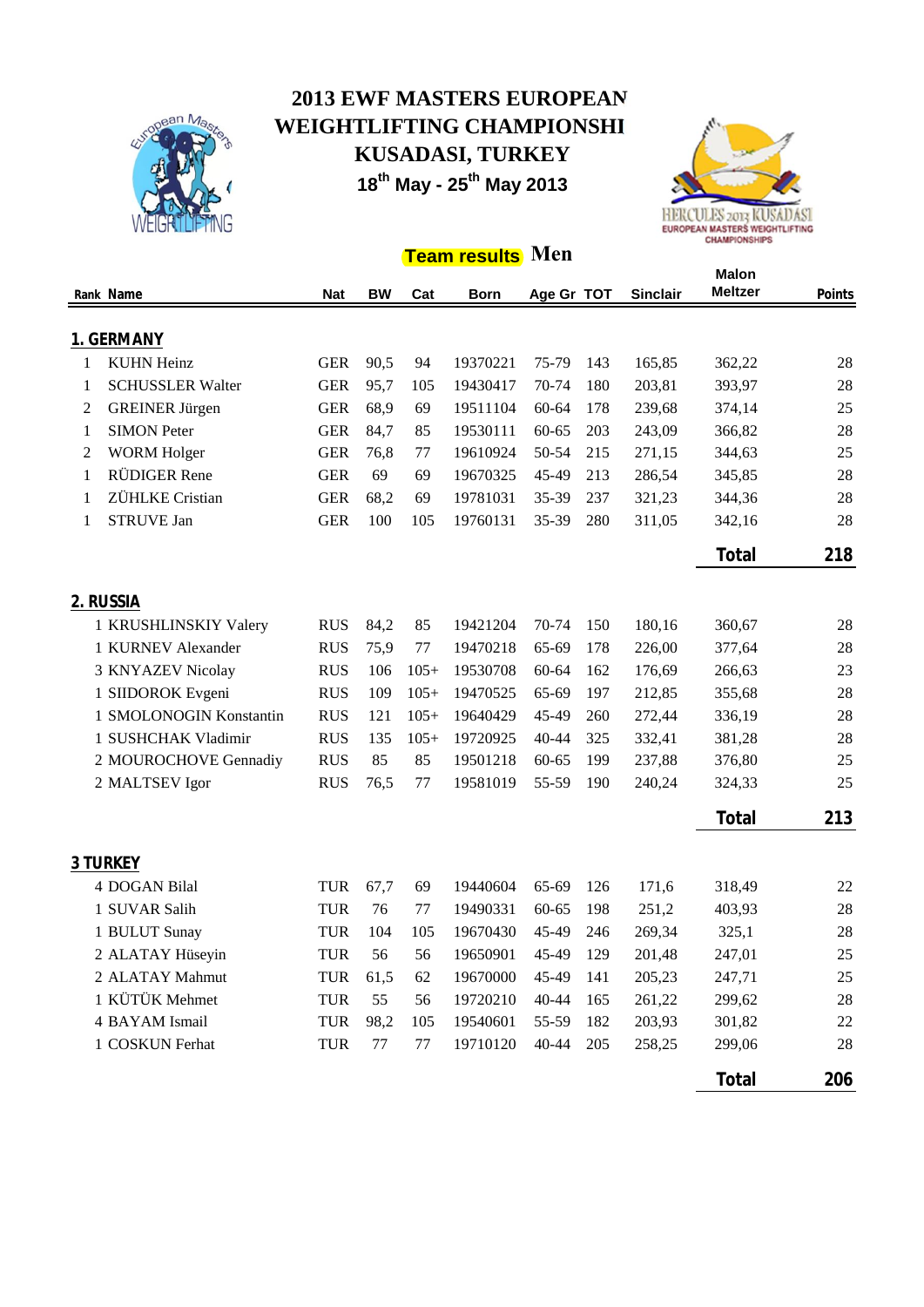| 4. POLAND               |            |           |        |          |           |     |        |        |          |
|-------------------------|------------|-----------|--------|----------|-----------|-----|--------|--------|----------|
| 1 KOWALEWSKI Piotr      | <b>POL</b> | 76,1      | 77     | 19420201 | 70-74     | 156 | 197,74 | 395,87 | 28       |
| 3 BORKIEWICZ Andrzej    | POL        | 68,80     | 69     | 19460520 | 65-69     | 134 | 180,60 | 310,45 | 23       |
| 3 MAKOWSKI Zbigniew     | POL        | 75,40     | 77     | 19470123 | 65-69     | 162 | 206,47 | 345,01 | 23       |
| 3 KOPER Zbignev         | POL        | 71,7      | 77     | 19531004 | $60 - 65$ | 163 | 214,05 | 323,00 | 23       |
| 4 SKRYPIJ Andrzej       | POL        | 67,50     | 69     | 19490927 | $60 - 64$ | 105 | 143,28 | 230,39 | 22       |
| 1 ZALEJKO Jerzy         | <b>POL</b> | 91,5      | 94     | 19511001 | 60-64     | 220 | 253,95 | 396,42 | 28       |
| 1 STEC Wieslaw          | POL        | 109       | $105+$ | 19520403 | $60 - 64$ | 207 | 223,56 | 343,38 | 28       |
| 2 CABAJ Zbigniew        | POL        | 92,6      | 94     | 19550410 | 55-59     | 215 | 246,93 | 357,81 | 25       |
|                         |            |           |        |          |           |     |        | Total  | 200      |
| 5. UKRAINE              |            |           |        |          |           |     |        |        |          |
| 2 TAMCHI Yevgen         |            | UKR 55,70 | 56     | 19350131 | 75-79     | 76  | 119,12 | 280,88 | 25       |
| 1 LAGUNOV Iurii         | <b>UKR</b> | 55,70     | 56     | 19511027 | $60 - 64$ | 148 | 231,97 | 362,10 | 28       |
| 1 MARSAVIN Vitaliy      | <b>UKR</b> | 102       | 105    | 19620629 | 50-54     | 278 | 306,51 | 384,66 | 28       |
| 1 BURKOV Mykhaylo       | <b>UKR</b> | 76,40     | 77     | 19630219 | 50-54     | 221 | 279,54 | 347,47 | 28       |
| 1 MELNYK Valerii        | <b>UKR</b> | 104       | 105    | 19580324 | 55-59     | 233 | 255,54 | 344,98 | 28       |
| 1 MARTYNYUK Vasyl       | <b>UKR</b> | 105       | 105    | 19691002 | 40-44     | 285 | 311,99 | 369,08 | 28       |
| DQ GUKASIAN Artur       | <b>UKR</b> | 93,9      | 94     | 19761216 | $35 - 39$ | 270 | 308,24 | 0,00   | $\theta$ |
| 2 RUDNICHENKO Volodymyr | <b>UKR</b> | 68,9      | 69     | 19731215 | $40 - 44$ | 202 | 272,12 | 309,13 | 25       |
|                         |            |           |        |          |           |     |        | Total  | 190      |